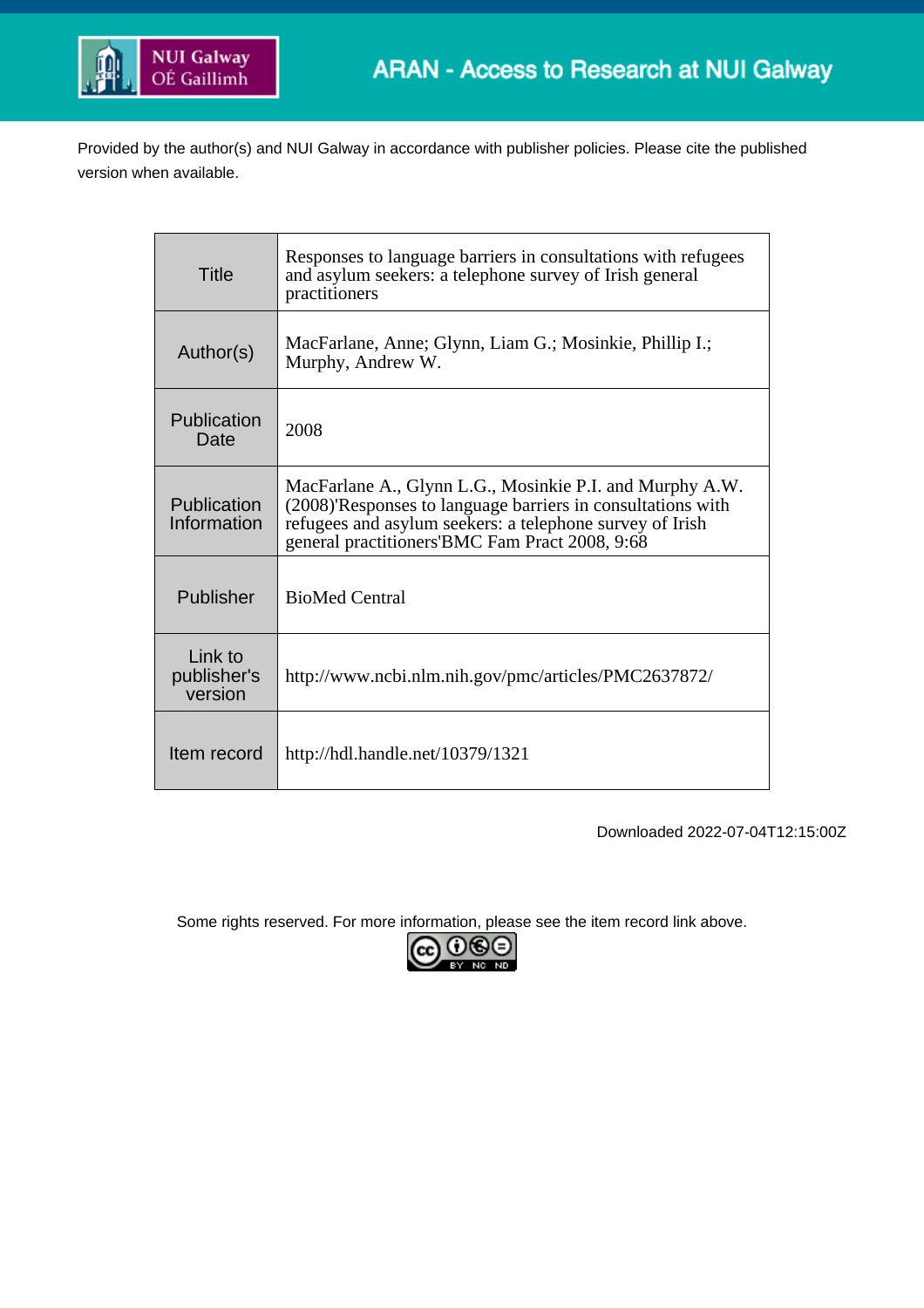# Research article **[Open Access](http://www.biomedcentral.com/info/about/charter/)**

# **Responses to language barriers in consultations with refugees and asylum seekers: a telephone survey of Irish general practitioners** Anne MacFarlane\*, Liam G Glynn, Phillip I Mosinkie and Andrew W Murphy

Received: 27 May 2008 Accepted: 22 December 2008

Address: Department of General Practice, National University of Ireland, Galway, Ireland

Email: Anne MacFarlane\* - anne.macfarlane@nuigalway.ie; Liam G Glynn - liam.glynn@nuigalway.ie; Phillip I Mosinkie - mosinkie2000@yahoo.co.uk; Andrew W Murphy - andrew.murphy@nuigalway.ie \* Corresponding author

Published: 22 December 2008

*BMC Family Practice* 2008, **9**:68 doi:10.1186/1471-2296-9-68

[This article is available from: http://www.biomedcentral.com/1471-2296/9/68](http://www.biomedcentral.com/1471-2296/9/68)

© 2008 MacFarlane et al; licensee BioMed Central Ltd. This is an Open Access article distributed under the terms of the Creative Commons Attribution License [\(http://creativecommons.org/licenses/by/2.0\)](http://creativecommons.org/licenses/by/2.0), which permits unrestricted use, distribution, and reproduction in any medium, provided the original work is properly cited.

#### **Abstract**

**Background:** Refugees and asylum seekers experience language barriers in general practice. Qualitative studies have found that responses to language barriers in general practice are *ad hoc* with use of both professional interpreters and informal interpreters (patients' relatives or friends). However, the scale of the issues involved is unknown. This study quantifies the need for language assistance in general practice consultations and examines the experience of, and satisfaction with, methods of language assistance utilized.

**Methods:** Data were collected by telephone survey with general practitioners in a regional health authority in Ireland between July-August 2004. Each respondent was asked a series of questions about consulting with refugees and asylum seekers, the need for language assistance and the kind of language assistance used.

**Results:** There was a 70% (n = 56/80) response rate to the telephone survey. The majority of respondents (77%) said that they had experienced consultations with refugees and asylum seekers in which language assistance was required. Despite this, general practitioners in the majority of cases managed without an interpreter or used informal methods of interpretation. In fact, when given a choice general practitioners would more often choose informal over professional methods of interpretation despite the fact that confidentiality was a significant concern.

**Conclusion:** The need for language assistance in consultations with refugees and asylum seekers in Irish general practice is high. General practitioners rely on informal responses. It is necessary to improve knowledge about the organisational contexts that shape general practitioners responses. We also recommend dialogue between general practitioners, patients and interpreters about the relative merits of informal and professional methods of interpretation so that general practitioners' choices are responsive to the needs of patients with limited English.

#### **Background**

Refugees and asylum seekers have complex health and social care needs due to the experiences that lead to forced migration as well as the experience of seeking asylum itself [\[1-](#page-5-0)[4](#page-6-0)]. Research about their healthcare in host countries is important and the scope for improvement in general practice has been noted in European countries [[5](#page-6-1)[-8\]](#page-6-2).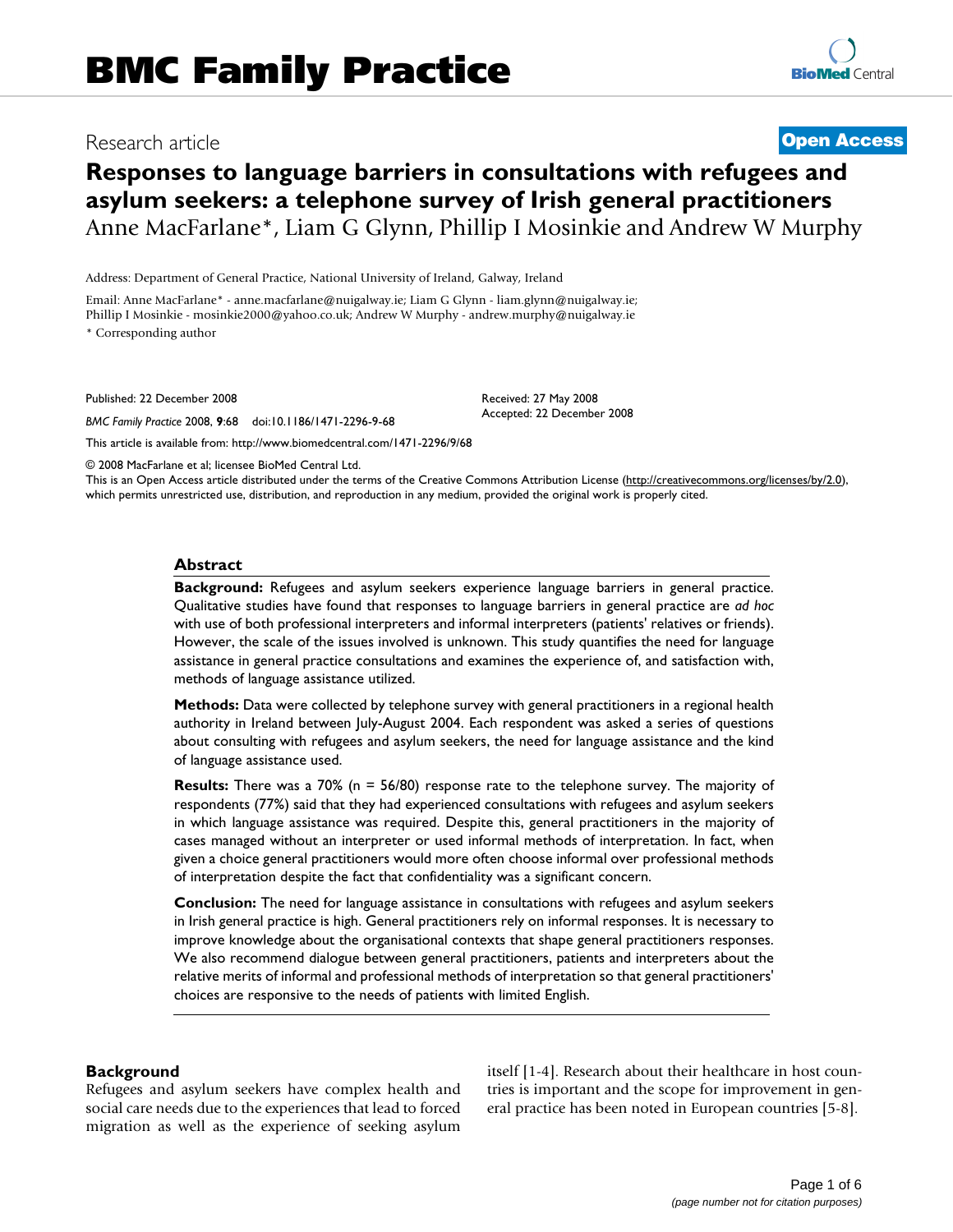Language is one major barrier for refugees and asylum seekers in general practice. This matters because patients with limited English are less likely to engender empathic response from doctors, establish rapport in these relationships, receive sufficient information about their health or participate in decision making [[9](#page-6-3)]. This barrier is shared by refugees and asylum seekers with other migrants but, arguably, refugees and asylum seekers have a specific, complexity to their health and social care needs [[10](#page-6-4),[11\]](#page-6-5) which means that their inability to communicate full details of their medical and social history can have specific, negative implications. For instance, in Ireland, general practitioners complete medico-legal records for asylum seekers for their applications for refugee status. An asylum seeker who cannot fully communicate a history of trauma or abuse to a general practitioner may not have a comprehensive medico-legal record and may be unsuccessful in their application for refugee status as a result.

Health policies advocate the use of trained, professional interpreters to address language differences and resultant communication/relationship difficulties [\[12](#page-6-6)[-14](#page-6-7)]. A recent study found that the provision of trained, professional interpreters in general practice in the United Kingdom was generally good [\[7](#page-6-8)]. However, the bulk of research in this area indicates that the uptake of trained, professional interpreters in practice is *ad hoc* [\[15](#page-6-9)[-20](#page-6-10)]. Service provider's knowledge of available services is patchy and there is reliance on informal interpreters (patients' children, relatives and friends) as a pragmatic response to acute consultation needs. Sometimes, no interpreter is used at all and there is an attempt to 'get by' with gestures and body language [[15](#page-6-9),[18\]](#page-6-11)

These findings are from qualitative studies and provide important accounts of refugees, asylum seekers and general practitioners' experiences and the contexts in which these occur. However, there is a dearth of quantitative data about *how often* language assistance is required in general practice, the *scale* of general practitioners knowledge about professional interpreting services, *how frequently* the various interpretation methods are utilised and the perceived merits and demerits of these among general practitioners. The present study was designed to address this knowledge gap.

#### **Methods**

#### *Context: Refugees and asylum seekers in Ireland*

Ireland is experiencing unprecedented inward migration [[21](#page-6-12)]. Refugees and asylum seekers account for some of this pattern. There were 4,626 applications for declaration as a refugee in 1998. This reached a peak in 2002 with 11,634 applications. A decline is evident since with 4006 applications made in 2006 [[22\]](#page-6-13). A dispersal policy is in operation since 2000 and asylum seekers are accommodated in direct provision centres around the country. As of June 20th 2008, there are direct provision centres in 22 of 26 counties in the Republic of Ireland with a total population of 8,157 asylum seekers [http://www.ria.gov.ie/sta](http://www.ria.gov.ie/statistics/2008_Statistics/) [tistics/2008\\_Statistics/.](http://www.ria.gov.ie/statistics/2008_Statistics/)

Asylum seekers are frequent attenders in Irish general practice, attending twice as much as their Irish counterparts [[4](#page-6-0)]. There is no statutory interpreting service for healthcare services. The Health Service Executive has contracts with commercial interpreting services. These usually operate with untrained interpreters [\[23\]](#page-6-14). In Ireland, the term 'professional interpreter' refers to status as a paid employee rather than professional membership.

#### *Area under study*

The area under study was the Health Services Executive Western Area counties Galway, Mayo and Roscommonn (HSE WA). This area has a mixed urban and rural population of 326,500 people and has 228 GMS registered general practitioners. It has been receiving asylum seekers since 2000 and has a number of direct provision centres accommodating refugees and asylum seekers.

#### *Design*

A list of active general practitioners currently treating refugees and asylum seekers was acquired from the Primary Care Department of the HSE WA. A letter was sent to all of the above notifying them of the study and this was followed up with telephone contact during which they were given the opportunity to partake in the study. Up to four attempts were made to make telephone contact with each study participant. A telephone survey was chosen over postal survey because it is known that response rates to postal surveys by general practitioners are often low [[24](#page-6-15)].

A questionnaire was developed to establish respondents' experiences of the language barrier: the need for language assistance, their knowledge and use of professional interpreters and use of informal interpreters (summary in Additional file [1\)](#page-5-1). The full questionnaire (shown on [http:/](http://www.nuigalway.ie/general_practice) [/www.nuigalway.ie/general\\_practice](http://www.nuigalway.ie/general_practice)) consisted of a list of twenty three questions, 11 of which were closed and 12 of which were open ended questions. This questionnaire was developed after extensive review of the international literature and consultation with experts in refugee and asylum seeker health, language interpretation and primary care. It was piloted with general practitioners in a neighbouring county who were not going to be part of the main study. The questionnaire was administered by PM under the supervision of AMacF. Administration of the questionnaire took between 10–15 minutes. Ethical approval was obtained from the research ethics committee of the Irish College of General Practitioners.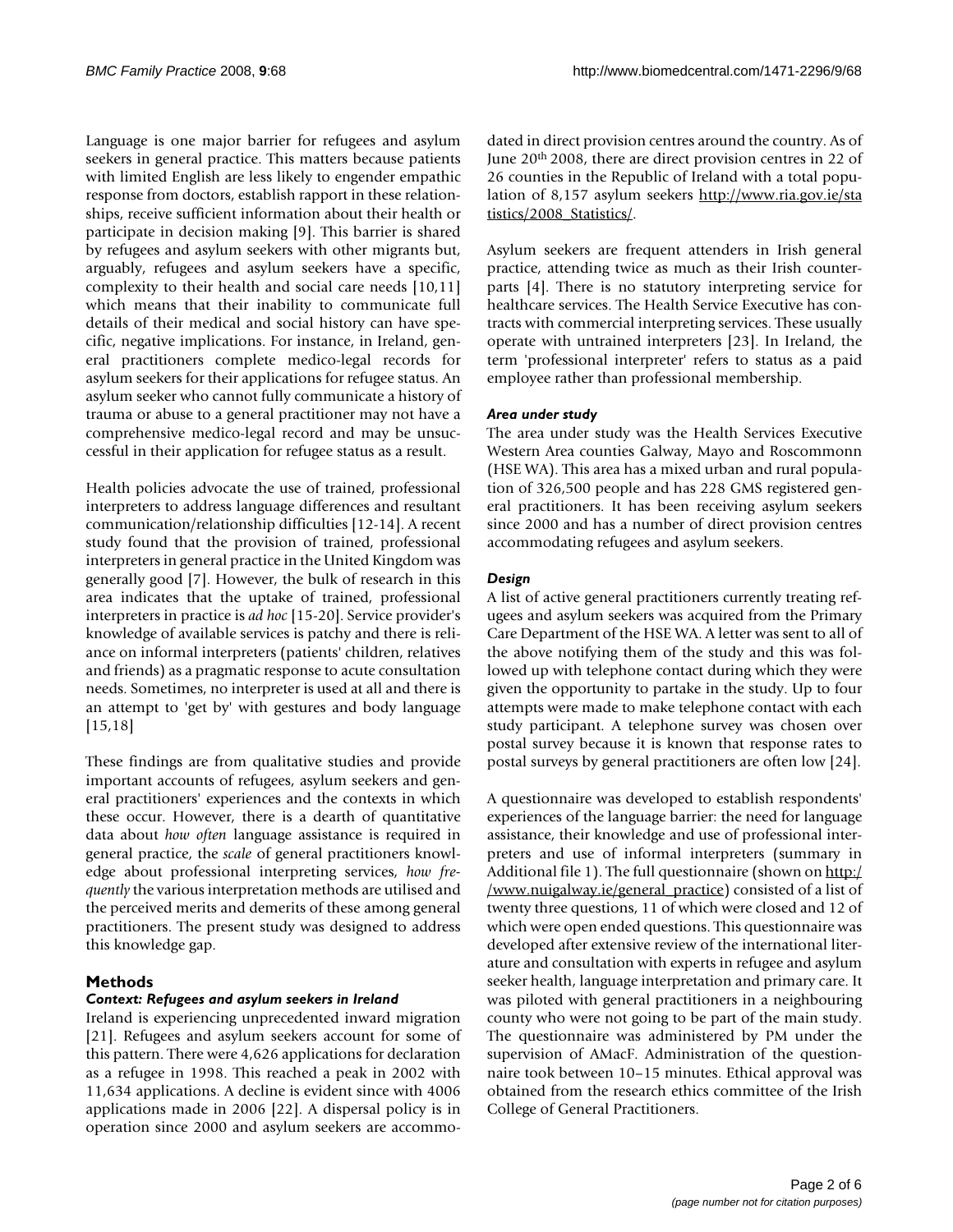#### *Statistical methods*

The data were inputted into SPSS (Windows: version 11.0) for analysis and double-checked. For respondents and non-respondents comparisons of mean age were made using independent-samples t test while comparisons of gender and GMS status were made using Χ2 analysis.

### **Results**

#### *Study population*

There were 80 general practitioners in the study area at the time of data collection actively treating refugees and asylum seekers. The response rate of the telephone survey was 70% (56/80). There was no significant difference between respondents and non-respondents in terms of gender and age (Table [1\)](#page-3-0).

#### *Respondents*

The mean age (SD) of respondent general practitioners was 49.9 (7.8) years, 73% (40/56) were male and 55% (30/56) worked in single handed practice. The average list size was 591 patients with a range of 20–1597. The mean number of refugee and asylum seeker patients per list was 18, with a range of 1–196.

#### *Need for language assistance*

The majority of respondents (77%) had experienced consultations with refugee and asylum seekers where language assistance was required. Of these, 89% used some form of interpretation during those consultations. Figure [1](#page-4-0) illustrates the frequency with which different forms of interpretation were being used by general practitioners during consultations with refugees and asylum seekers where language assistance was required.

At the same time, the majority of respondents (63%) had been in situations where they felt they required an interpreter but they managed without one. In such consultations, communication took place by a variety of methods such as:

- using sign language and diagrams (46%)
- patient was able to speak some English (18%)
- general practitioners having some knowledge of the patient's language (32%)

Sometimes, a combination of these methods was used in a consultation.

#### *Knowledge and use of professional interpreters*

As little as 7% of respondents could name a professional interpreting agency while only 5% could name a professional interpreting agency that they had actually used. Only 37% of respondents were aware that the HSE WA had funds to support the use of professional interpreters during consultations. When given the choice, 48% of respondents said they had a preference for working with a face to face professional interpreter because they felt it was more effective and satisfactory, while 3% had a preference for a telephone professional interpreter because it was quicker and more practical. The remainder of respondents did not express a preference.

#### *Use of informal interpreters*

Over half (56%) of respondents felt that the primary advantage of working with an informal interpreter was that the patient and interpreter know each other. 18% cited availability as the primary advantage and 8% said that it meant that communication could take place there and then. Possible disadvantages given by respondents for working with informal interpreters were that it posed confidentiality issues (43%), there was a risk of mis-interpretation by the informal interpreter (9%) as well as a recognised lack of medical terminology (11%).

<span id="page-3-0"></span>

|  |  | Table 1: Comparison between general practitioner (GP) respondents and non-respondents in terms of age and gender. |  |
|--|--|-------------------------------------------------------------------------------------------------------------------|--|
|--|--|-------------------------------------------------------------------------------------------------------------------|--|

| Variable      | All GPs<br>$(n = 80)$ | <b>Respondents</b><br>$(n = 56)$ | Non-respondents<br>$(n = 24)$ | <b>Test value</b><br>[p value]  |
|---------------|-----------------------|----------------------------------|-------------------------------|---------------------------------|
| Age           |                       |                                  |                               |                                 |
| Mean age (SD) | 50.5(8.1)             | 49.9 (7.8)                       | 52.1 $(8.7)$                  | $t = -1.122$<br>$[p = 0.265]$   |
| Gender        |                       |                                  |                               |                                 |
| Male          | 55 (69)               | 42 (75)                          | 13(54)                        | $X^2 = 3.3.94$<br>$[p = 0.065]$ |
| Female        | 25(31)                | 14(25)                           | 11(46)                        |                                 |

Figures are numbers followed by percentage (%) unless otherwise stated.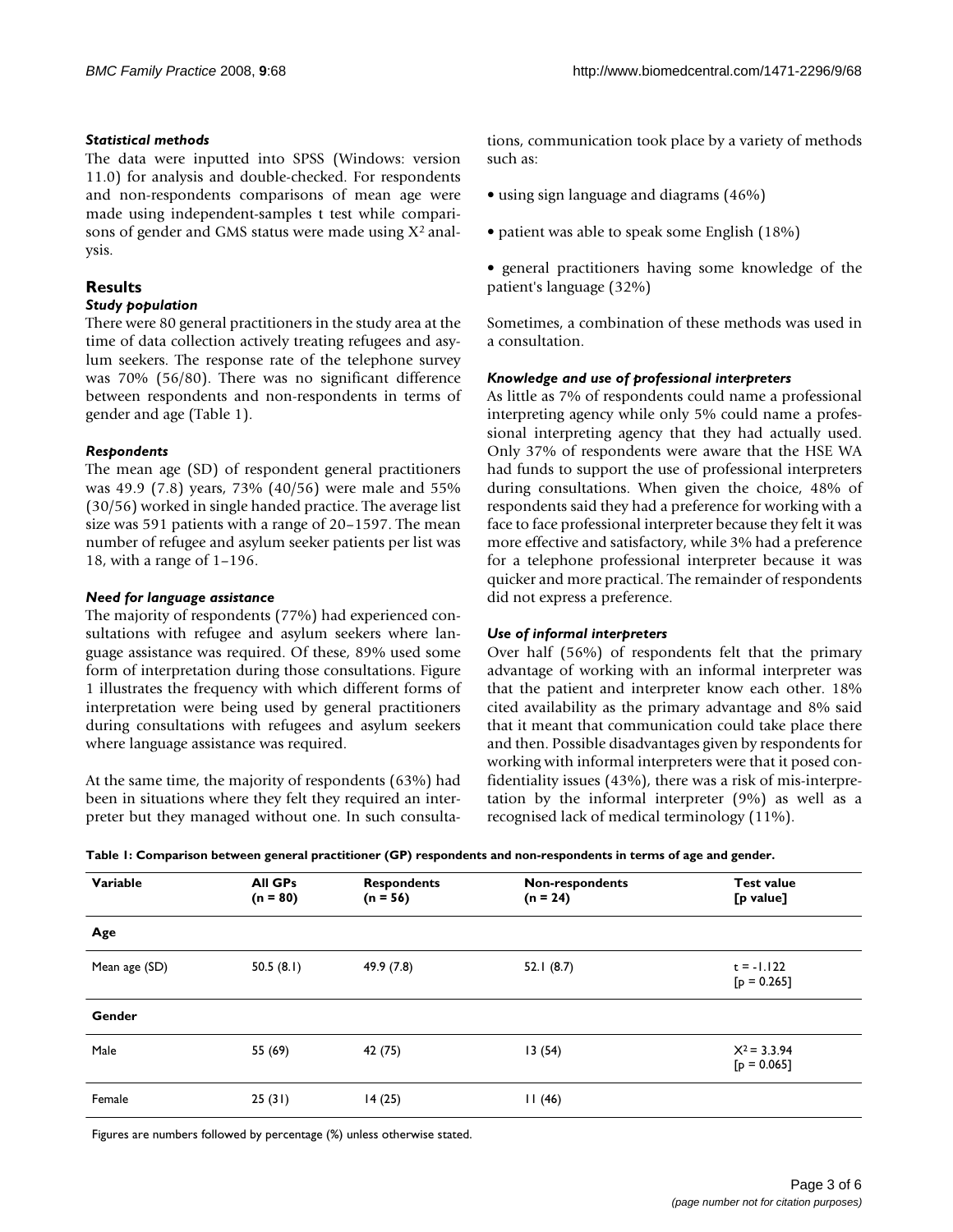<span id="page-4-0"></span>



**Forms of interpretation used by GPs during consultations with refugees and asylum seekers where language assistance required**.

#### *Professional vs informaI interpreters*

When given the choice of working with a professional, or informal interpreter, a greater number of respondents said they had a preference for working with an informal interpreter (the primary reason cited being accessibility) than with a professional interpreter (the primary reason cited being accuracy) [Figure [2\]](#page-4-1). However, confidentiality was

<span id="page-4-1"></span>

#### **Figure 2**

**Preference for type of interpretation used in consultations with refugees and asylum seekers where language assistance required**.

seen as a greater problem in informal interpretation (43%) than in the professional setting (11%).

### **Discussion**

#### *Language assistance: need and responses*

The need for language assistance in consultations with refugees and asylum seekers is high at 77%. The experience of the language barrier in Irish general practice is, in fact, likely to be larger if figures from populations of migrant workers and not only refugees were to be included. This emphasises the importance for future research in this area that is inclusive of all communities who may have limited English.

This study indicates that Irish general practitioners are responding to the need for language assistance in a variety of ways including the use of professional interpreters, informal interpreters and 'getting by' with sign language, gestures or limited amounts of English or the patient's language (e.g. French for French speaking African patients). Of note here, is the high proportion of general practitioners who 'get by' without any form of interpretation (professional or informal). There is no empirical data on the efficacy of these strategies but it is unlikely that they facilitate accurate and comprehensive information exchange and communication.

We have also identified that, individual general practitioners respond in different ways at different times showing that they do not have a 'set' response to language barriers. This concurs with previous international studies that use of professional interpreters in Ireland is *ad hoc* and not consistent [[15-](#page-6-9)[20\]](#page-6-10)

Levels of knowledge about professional interpreters were very low and just over a third of the sample knew that the HSE WA provided funds for the costs of professional interpreters. These low levels of knowledge are reflected in low levels of use – less than a fifth of the sample reported use of professional interpreters. Improving general practitioners' knowledge of available professional interpreting services is obviously important. There are three points to make here. First, as previously mentioned, professional interpreters in Ireland are not always trained. Therefore, questions remain about promoting the use of untrained interpreters.

Second, increased knowledge about available professional interpretation services in Ireland or other countries is not likely to be sufficient to improve uptake. Recent research highlights that practice characteristics influence uptake of professional interpreters thus emphasising that *organisational contexts* shape general practitioners' behaviour and responses to language barriers [\[17](#page-6-16)]. Future national and international research should attend to a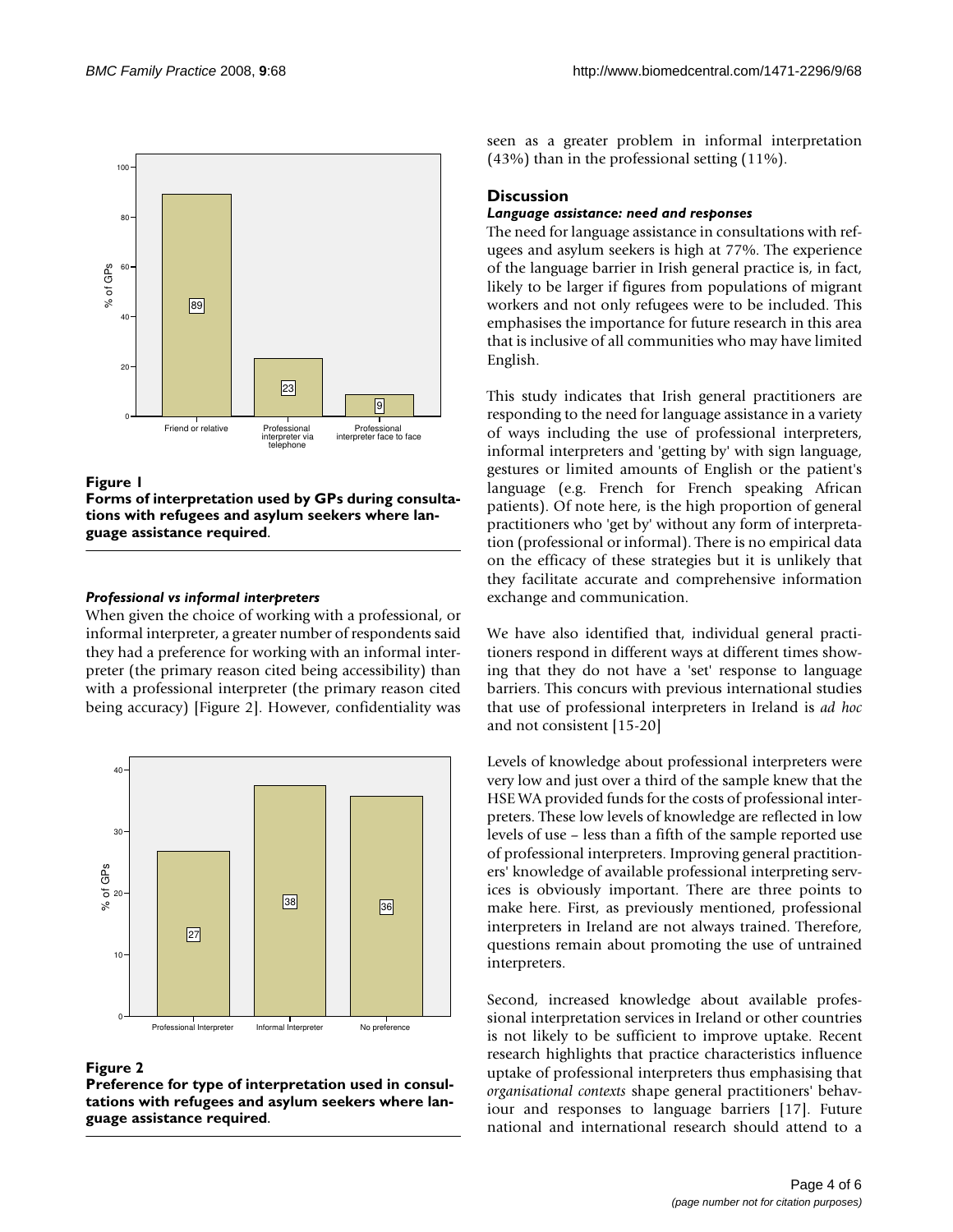whole systems analysis of language barriers in general practice.

Third, general practitioners in this study do not indicate a strong preference for professional interpreting over informal interpreting. They had views about the advantages and disadvantages of professional and informal interpreting which reveal some of the complexities involved in this area. Professional interpreting was considered to be more accurate but, at the same time, it was considered time consuming and difficult to access. While general practitioners reported concerns about confidentiality in consultations involving informal interpreters, they do sometimes have a preference for working with informal interpreters because of their accessibility.

This indicates that general practitioners do see merits in both 'best practice' (professional interpreting) and 'second best practice' (informal interpreting) [\[16](#page-6-17)]. These findings resonate with recent research with general practitioners, patients and interpreters which elucidate the unanticipated merits of different kinds of interpreting for the different parties involved [[16](#page-6-17)[,25](#page-6-18)]. It would be fruitful to create a dialogue between all three parties involved in interpreted consultations (general practitioner, patient and interpreter) about each others' perspectives to (a) generate shared understanding of the relative merits and demerits of the range of responses currently in use and (b) enhance knowledge about the organisational levers and barriers to the uptake of trained, professional interpreters Finally, it is important to think as well about education and training for general practitioners and other healthcare professionals who, increasingly, require skills to work in transnational medical encounters [[26\]](#page-6-19). There are many existing courses and resources that can be drawn on to impact on training health professionals [e.g. [[27\]](#page-6-20)]. At the National University of Ireland, Galway, School of Medicine, we are devising a Special Study Option for undergraduate medical students about 'Valuing Diversity' and anticipate evaluation of that in 2008–2009.

#### *Study limitations*

The response rate in this survey was very good, which confirmed our choice of a telephone rather than a postal survey. The questionnaire for the telephone survey was not internally validated however, as stated above, it was developed with reference to international literature and in consultation with experts in refugee and asylum seeker health, language interpretation and primary care.

Data reported here are based on retrospective accounts of accumulative experiences. Prospective studies of individual consultations would provide a more accurate assessment of the language assistance within specific time frames (e.g. a day or week) and the proportion of consultations per day requiring language assistance. Such data would be useful to increase quantitative knowledge about language barriers in general practice. The study was small scale but does provide important quantitative data on a national and international issue for general practice.

### **Conclusion**

The need for language assistance in consultations with refugees and asylum seekers in Irish general practice is high. General practitioners rely on informal responses. It is necessary to improve knowledge about the organisational contexts that shape general practitioners responses. We also recommend dialogue between general practitioners, patients and interpreters about the relative merits of informal and professional methods of interpretation so that general practitioners' choices are responsive to the needs of patients with limited English.

# **Abbreviations**

HSE WA: Health Services Executive Western Area

# **Competing interests**

The authors declare that they have no competing interests.

#### **Authors' contributions**

AMacF is Principal Investigator. She designed and supervised the survey and led the write up of this paper. LG conducted the analysis and drafted the paper. PM collected the data. AWM contributed to study design. PM and AWM commented on drafts of the paper. All authors have read and approved the final draft.

# **Additional material**

#### <span id="page-5-1"></span>**Additional file 1**

*Summary of Questions in Telephone Survey. A summary of questions used to gather data during the telephone survey with general practitioners.* Click here for file [\[http://www.biomedcentral.com/content/supplementary/1471-](http://www.biomedcentral.com/content/supplementary/1471-2296-9-68-S1.doc) 2296-9-68-S1.doc]

#### **Acknowledgements**

We acknowledge funding from the Health Research Board, Health Services Research Fellowship scheme for Anne MacFarlane, 2002–2005. We are grateful to our general practitioner respondents and the HSE WA Primary Care Department. Thanks to Mary Phelan, Lecturer in Translation Studies, Dublin City University for consultation around the development of the survey topic guide and to Hans Pieper, Niamh Gallagher and Tomas deBrún for comments on the paper. Thanks to Denis Murphy for proof reading the paper.

#### **References**

<span id="page-5-0"></span>1. Burnett A, Peel M: **[Asylum seekers and refugees in Britain:](http://www.ncbi.nlm.nih.gov/entrez/query.fcgi?cmd=Retrieve&db=PubMed&dopt=Abstract&list_uids=11230074) [Health needs of asylum seekers and refugees.](http://www.ncbi.nlm.nih.gov/entrez/query.fcgi?cmd=Retrieve&db=PubMed&dopt=Abstract&list_uids=11230074)** *British Medical Journal* 2001, **322(7285):**544-547.